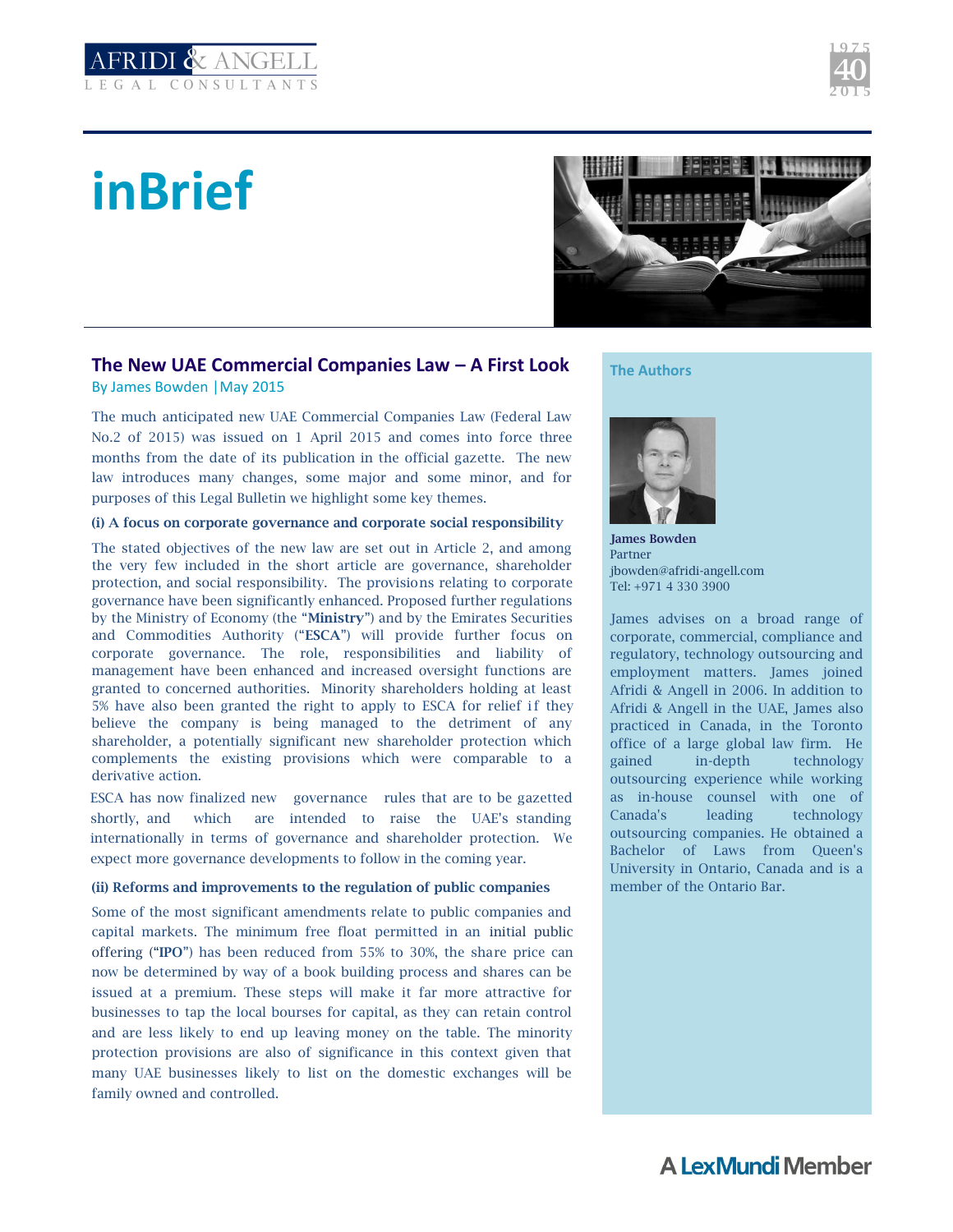

#### **(iii) Contemplation of important regulations to follow**

The new law authorizes the concerned authorities to introduce subordinated legislation in a number of areas. These include the governance rules noted above, regulations on IPOs, rules on the formation and qualification of Sh ariah boards, the creation of different classes of shares and their rights, regulation of book building, and rules on free zone companies doing business onshore, among others. This adds much needed flexibility to the legal framework, and foreshadows the areas in which we can expect to see further developments in the near term. Some of these rules and regulations could prove to be extremely significant.

## **(iv) A variety of changes with immediate practical implications**

The new law introduces some important changes that are likely to have an immediate impact on existing and new business structures. Examples include:

- Limited liability companies ("**LLCs**") may now have a single corporate or individual shareholder. There is also the creation of a new holding company vehicle.
- Shares in LLCs may be pledged to third parties as security provided this is permitted in the company's memorandum of association and the pledge is registered in the Commercial Register.
- New specialized regulatory authorities such as a companies registrar.
- Article 8 of the old companies law, which prohibited the government from owning shares in any company other than a public joint stock company has been done away with.
- The new law, oddly, alters the share capital requirements for companies, whereby the nominal or par value of a share must now be between AED 1 and AED 100. Shares of limited liability companies previously had to hav e a minimum par value of AED 1,000. If taken literally, this change would mean that every LLC in the UAE (and possibly other companies) would need to amend its share capital, which we expect is not the intention.
- Owners of shares in an LLC can now appoint non-partners as their proxy, which gives welcome flexibility to foreign shareholders, many of whom rely on proxies as part of their governance structure.
- Boards of public companies are subject to a maximum number of 11 members, down from 12 (which may also require amendments to PJSC constitutional documents).

Existing companies have been given a grace period of one year to amend their memorandum and articles to bring them into compliance with the new law.

Overall the new law is a step forward. Many foreign investors are likely to be disappointed, however, that foreign ownership limits under the new law remain unchanged. They will now have to wait for reform under the proposed Foreign Investment Law (drafts of which have not been made available at the date of writing).

The full impact of the changes introduced in the new law will take some time to be fully understood, as it will depend largely on the actual practice of implementation and enforcement of the law and subordinate legislation by the relevant authorities that develops. The relevant regulators will need to quickly adapt and build capacity if they are to succeed in effectively implementing the provisions of the new law. In particular the Ministry of Economy appears to have taken on several new or increased responsibilities, and its allocation of resources to implementing the new law will be key to the law's practical impact. ■